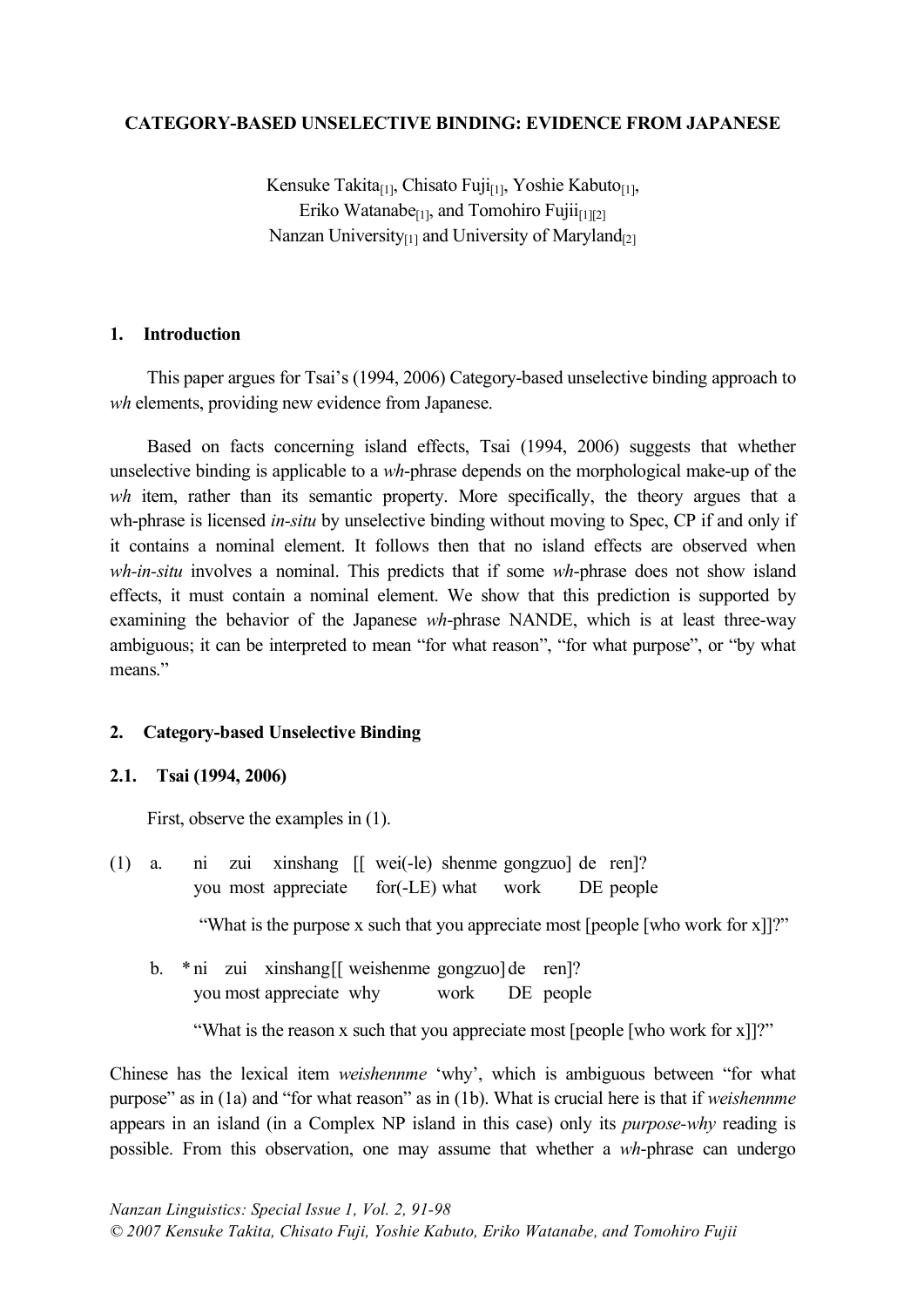unselective binding or not depends on its interpretation. That is, one may claim that *purpose-why* can be licensed *in-situ*, while *reason-why* cannot be. Let us call this the Semantics-based unselective binding approach.<sup>1</sup>

Against this type of approach, Tsai (1994, 2006) argues that it is the categorial status of the *wh*-phrases that is relevant for their *in-situ* licensing. He claims that the instance of *weishennme* receiving a *reason-wh* reading is a genuine adverb, since it resists the insertion of the aspect marker *-le* between *wei* 'for' and *shennme* 'what', whereas the instance of *weishennme* receiving a *purpose-why* reading contains a nominal element since it allows for the insertion of *-le*. Adverbs cannot get unselectively bound, and hence, they have to move, causing an island violation if an island is involved.

As Tsai (1994) notes, a similar pattern is found in French, which is an optional *wh-in-situ* language in matrix clauses. Take the pair of sentences like those given in (2).

(2) a. Tu es venu pour quoi? You are come for what

"What is the purpose x such that you come here for x?"

b. \*Tu es venu pourquoi? You are come why

"What is the reason x such that you come here for x?"

As indicated in (2b), if *pourquoi* 'why' is left *in-situ*, the *reason-why* reading becomes unavailable. In this case, it is claimed that if *pourquoi* is interpreted as *purpose-why*, it consists of a preposition *pour* 'for' and *quoi* 'what', so that it contains a *wh* nominal and can be licensed *in-situ*. On the other hand, if it is interpreted as *reason-why*, it is not morphologically complex. Thus, it must be an adverb, so that it cannot be left *in-situ*.

Tsai illustrates that *how* questions in Chinese also show the parallel behavior. *Zenmeyang* 'how' has either an *instrumental* reading or a *manner* reading, as shown in (3).

- (3) ta shang-ci zeneyang dun nirou? she last-time how stew beef
	- a. "By what means did she stew beef last time?"
	- b. "In what manner did she stew beef last time?"

<sup>&</sup>lt;sup>1</sup> Tsai (2006) takes Reinhart (1998) as a proponent of the Semantics-based approach, since she argues that *wh* arguments like *who* and *what* can be licensed *in-situ* because they can be quantified over via choice function, while *wh* adjuncts like *why* and *how* cannot be, because they do not introduce an individual type variable. In some sense, the meaning of the *wh*-phrases determines whether they have to move or not under this theory as well. Yet, if the applicability of choice function correlates with the presence of a nominal element (as Reinhart suggests), we cannot tease apart the two theories. Hence, we assume that Reinhart's idea can be translated into Tsai's theory.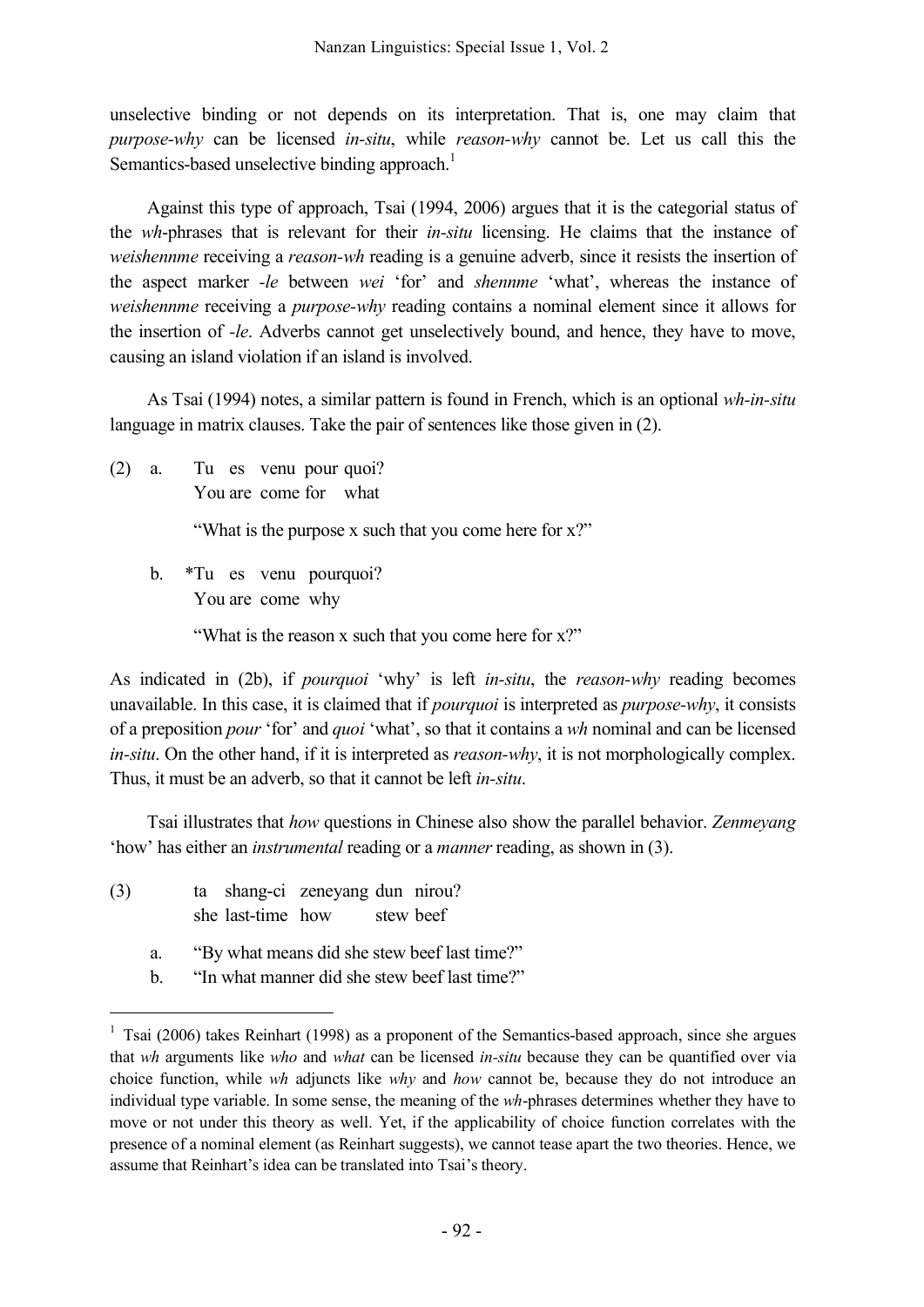Based on the assumption that *instrumental-how* is composed of *zenme* 'how' + *yang* 'manner' while *manner-how* cannot be morphologically decomposed, Tsai accounts for the contrast shown in (4) that only *instrumental-how* survives a complex NP island.

| (4) |                                                                              | ni zui xihuan $\lceil_{NP}\rceil_{CP}$ Op <sub>i</sub> $\lceil_{IP}\rceil$ ta zenmeyang duen t <sub>i</sub> de niurou <sub>i</sub> ? |  |              |  |         |  |
|-----|------------------------------------------------------------------------------|--------------------------------------------------------------------------------------------------------------------------------------|--|--------------|--|---------|--|
|     | you most like                                                                |                                                                                                                                      |  | she how stew |  | DE beef |  |
| a.  | "What is the mean x such that you like best [beef [which she stewed by x]]?" |                                                                                                                                      |  |              |  |         |  |

b.  $\#$ "What is the manner x such that you like best [beef [which she stewed in x]]?"

Tsai claims that his Category-based unselective binding approach is superior to the semantic approach. It is not clear how the difference between *purpose-why* and *instrumental-how* follows from the fact that the former is a purpose expression while the latter is an instrumental expression under the Semantics-based unselective binding approach. On the other hand, the Category-based unselective binding approach makes clear predictions as long as we can detect whether a given wh-phrase involves a nominal or not. According to Tsai, what is important is not the semantic function of *wh*-adverbials, but their morphological make-up.

## **2.2. A Prediction**

Tsai's (1994, 2006) theory predicts that *wh*-phrases that can survive an island must contain a nominal *wh* element, and vice versa. Note that the approach in question requires that we be able to determine whether a given wh-phrase contains a nominal or not in order to make a prediction about the island-sensitivity of that *wh*-phrase. The logic of the argument based on decomposability of wh-phrases is that this property tells us the presence or absence of the P-NP structure in those wh-phrases. If we can find another means to identify the structure of *wh*-phrases that can appear in islands and if we can show that those wh-phrases in fact contain nominals by that very means, then we can provide further support for his claim. In the next section, we will provide such evidence from Japanese.

## **3. Evidence from Japanese**

Japanese has the lexical item *nande*, which is at least three-way ambiguous, as shown in (5).

(5) Taroo-wa nande kaet-ta no? -Top NANDE leave-Past Q

"What is the reason/purpose/means x such that Taroo left for/by x?"

- a. Because he got sick. *reason*-NANDE
- b. In order to do his homework. *purpose*-NANDE
- c. By bus. *instrumental*-NANDE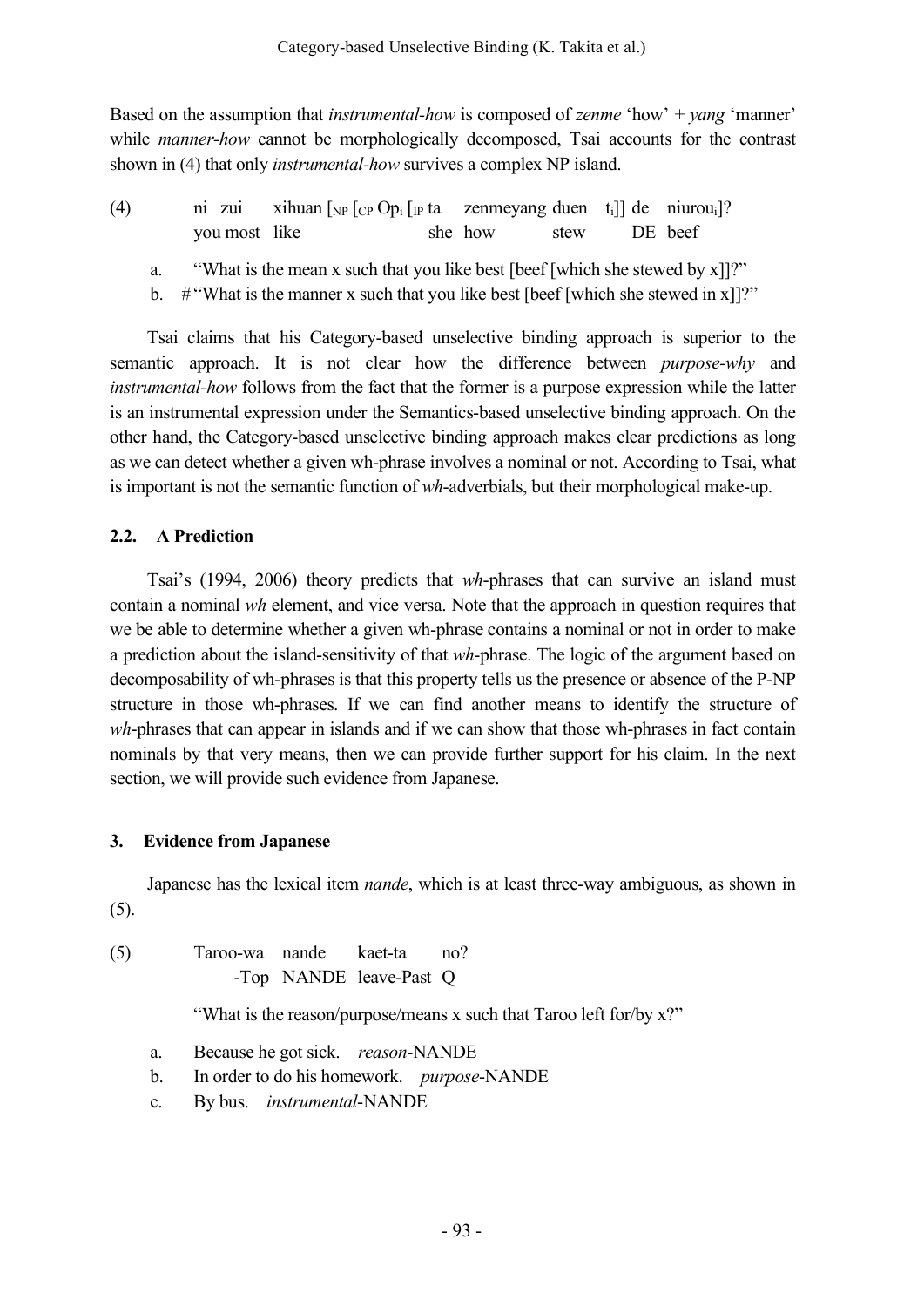Interestingly, when NANDE appears in island configurations, *reason* and *purpose* readings are unavailable.

(6) *Negative Island* (Rizzi 1990)

Taroo-wa [ Hanako-ga **nande** kaet-ta to] iwa-**nakat** -ta **no**? -Top -Nom NANDE leave-Past C say-not -Past Q

"What is the reason/purpose/means x such that Taroo didn't say that Hanako had left for/by x?"

- a. \*Because she got sick.
- b. \*In order to do her homework.
- c. By bus.

Note that both non-*wh reason* and *purpose* phrases can appear in this structure, as shown in (7).

(7) a. Taroo-wa [Hanako-ga **kaze-de** gakkoo-o yasun -da to] -Top -Nom flu -with school -Acc absent-Past C iwa-nakat-ta. say -not -Past

"Taroo didn't say that Hanako hadn't come to school because of flu."

b. Taroo-wa [Hanako-ga **eigo -o manabu tameni** amerika-ni -Top -Nom English -Acc learn in.order.to America-to it -ta to] iw -anakat-ta go-Past C say-not -Past

"Taroo didn't say that Hanako had been to America in order to learn English."

The same pattern is found in Complex NP islands (8) and Adjunct islands (9).

(8) *Complex NP Island*

[[Hanako-ga Taroo-o nande tatai-ta] koto]-ga -Nom -Acc NANDE hit -Past fact -Nom tumi -ni nat -ta no? crime-Dat become-Past Q

"What is the reason/purpose/means x such that [the fact [that Hanako had hit Taroo for/by x]] constituted a crime?"

- a. \*Because she hates him.
- b. \*In order to receive insurance benefits.
- c. With a hammer.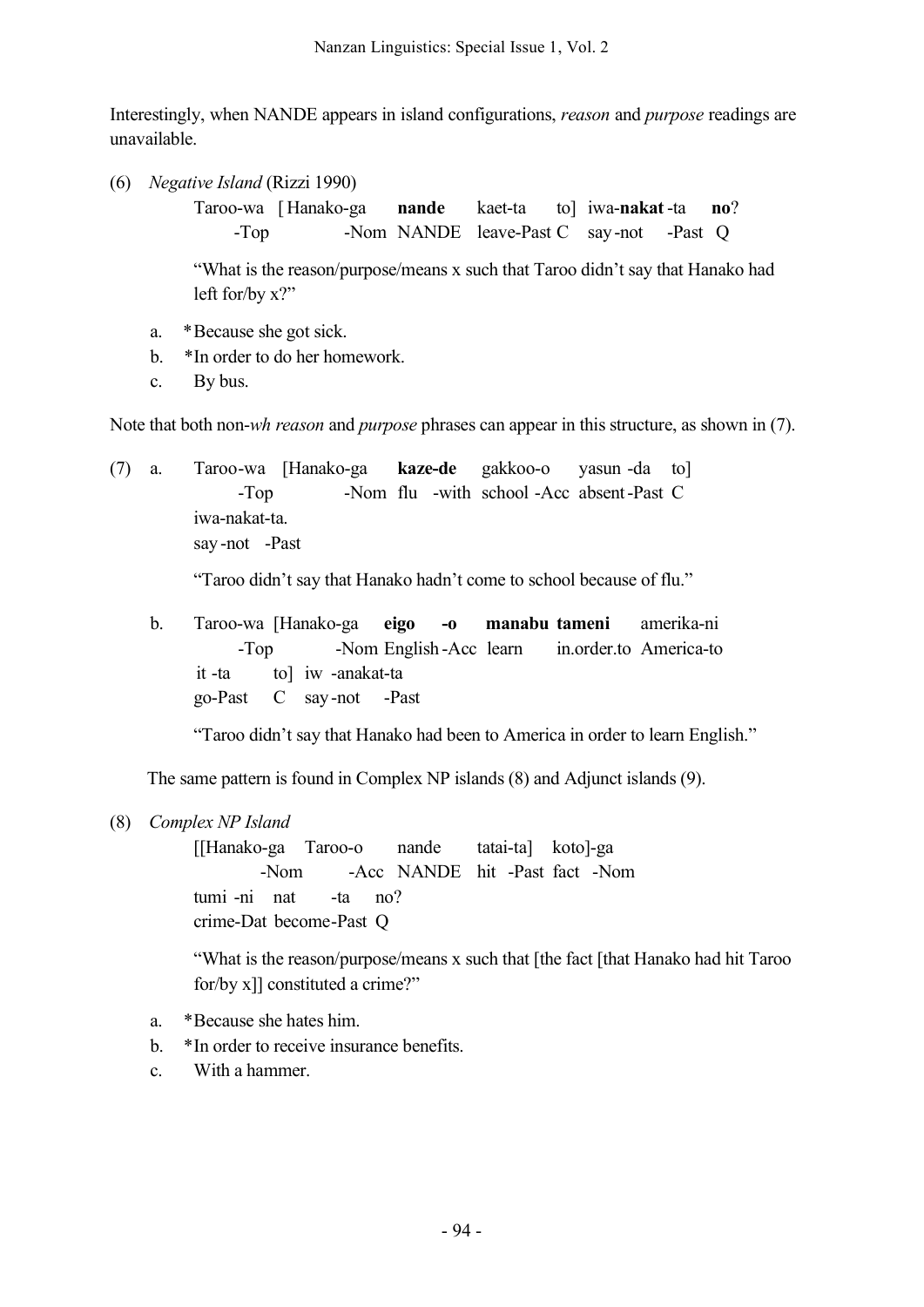(9) *Adjunct Island*

Hanako-wa [Taroo-ga nande eigo -o benkyoosi-ta kara] -Top -Nom NANDE English-Acc study -Past because okot -ta no? get.angry-Past Q

"What is the reason/purpose/means x such that [Hanako got angry [because Taroo had studied English for/by x]]"

- a. \*Because he wanted to go to the US.
- b. \*In order to go to the US.
- c. With textbooks.

As we have seen in the previous section, Tsai's (1994, 2006) theory predicts that if some *wh*-phrase does not show island effects, it must have a nominal *wh* element. In other words, it is predicted that only *instrumental*-NANDE must contain a nominal *wh* element. In the remainder of this section, we provide independent evidence that the prediction is indeed borne out.

The first evidence comes from a morphosyntactic consideration. As shown in (10), if NANDE is replaced by *nani-de* 'what-with', which consists of a *wh*-word *nani* 'what' and a postposition *-de* 'with', only the *instrumental*-reading is available.

(10) Taroo-wa nani -de kaet -ta no? -Top what -with leave-Past Q

"What is the means x such that Taroo left with by?"

- a. \*Because he got sick.
- b. \*In order to do his homework.
- c. By bus.

This suggests that only *instrumental*-NANDE has *nani-de* as its underlying form, from which it is derived by contraction, whereas *reason-*NANDE and *purpose-*NANDE each constitute one single lexical item, so that they cannot be morphologically decomposed.

The unavailability of *reason* and *purpose* readings in (10) becomes clearer if we make the predicate stative because stative predicates are incompatible with *instrumental* modifiers.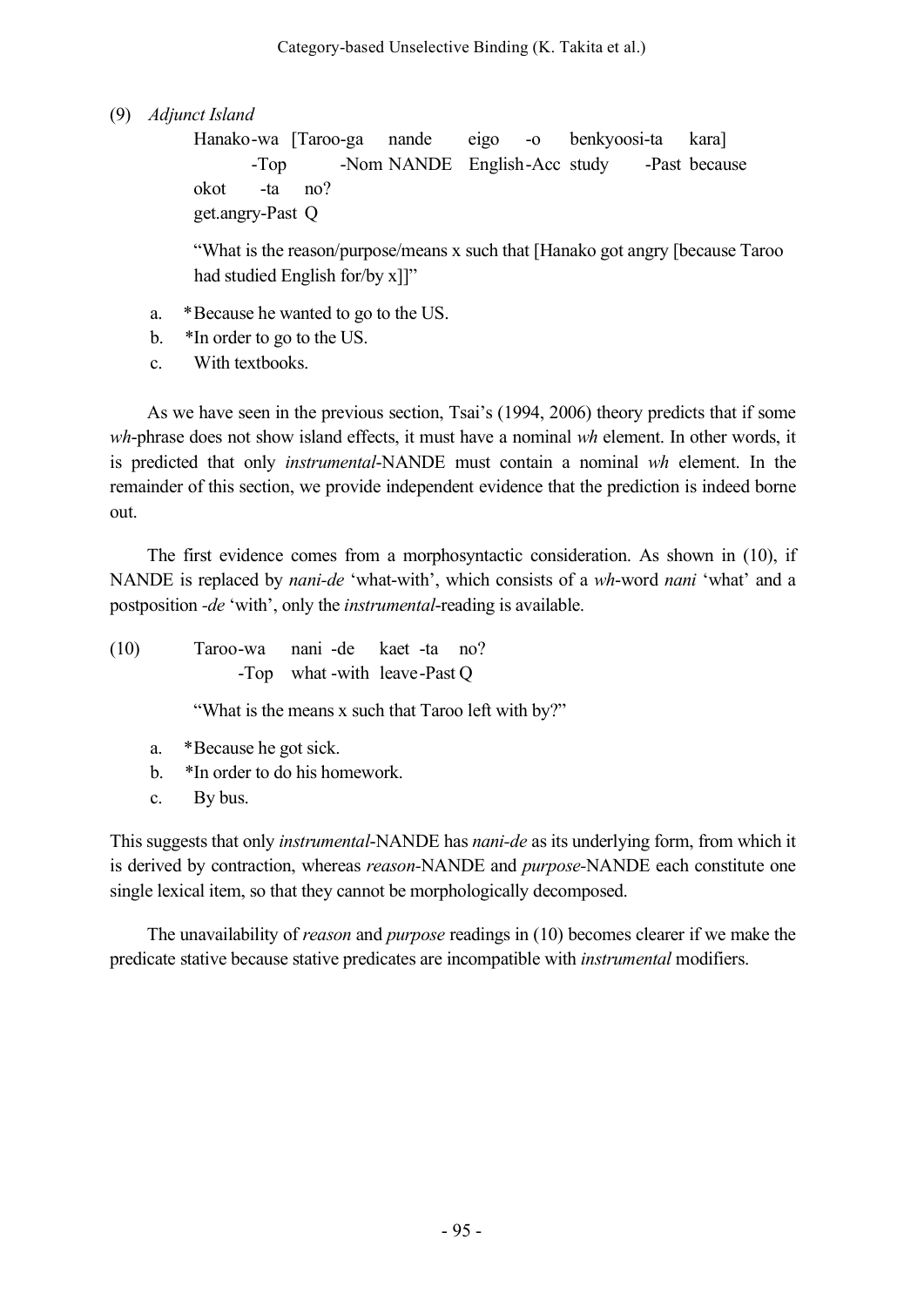- (11) a. nande Taroo-wa kasiko-i no? NANDE -Top smart -Pres Q i. "What is the reason x such that Taroo is smart for  $x$ ?" ii. \* "What is the means x such that Taroo is smart by  $x$ ?" b. \*nani-de Taroo-wa kasiko-i no?
	- what-with -Top smart -Pres Q

"What is the means x such that Taroo is smart by x?"

This confirms that *nani-de*, which can be decomposed into a nominal *wh* and a postposition, corresponds only to the *instrumental* NANDE.

The second and more conclusive evidence concerns the possibility of modification by relative clauses. Observe first that (presumably non-restrictive) relative clauses can modify *wh*-nominals, as shown in (12).

(12) a. Hanako-wa  $\left[\begin{array}{ccc} R \\ C \end{array}\right]$  Taroo -ga  $e_i$  kat -ta nani<sub>i</sub>-o suttee -simat-ta no?<sup>3</sup> -Top -Nom buy-Past what-Acc discard-have -Past Q

"What is the thing x such that Hanako has discarded x, which Taroo bought?"

b. Hanako-wa [[<sub>RC</sub> *e*<sub>i</sub> Taroo-ni at -ta] dare<sub>i</sub>]-o tatai-ta no? -Top -Dat meet-Past who -Acc hit -Past Q

"Who is the person x such that Hanako hit x, who had met Taroo?"

*Nani-de* can also be modified by relative clauses.

(13) Taroo-wa [[RC Hanako-ga *e*<sup>i</sup> motteki-ta] nanii] -de -Top -Nom bring -Past what -with kuruma -o naosi-ta no? car -Acc fix -Past Q "What is the thing x such that Taroo fixed the car with x, which Hanako had brought?"

Importantly, if NANDE is modified by relative clauses, the *reason* and *purpose* readings are impossible. That is, only the *instrumental* reading is allowed.

 <sup>2</sup> Although the *purpose* reading is also incompatible with a stative predicate, it is irrelevant here.

<sup>&</sup>lt;sup>3</sup> It does not matter here how relativization in Japanese is analyzed (see Ishii 1990, Murasugi 1991).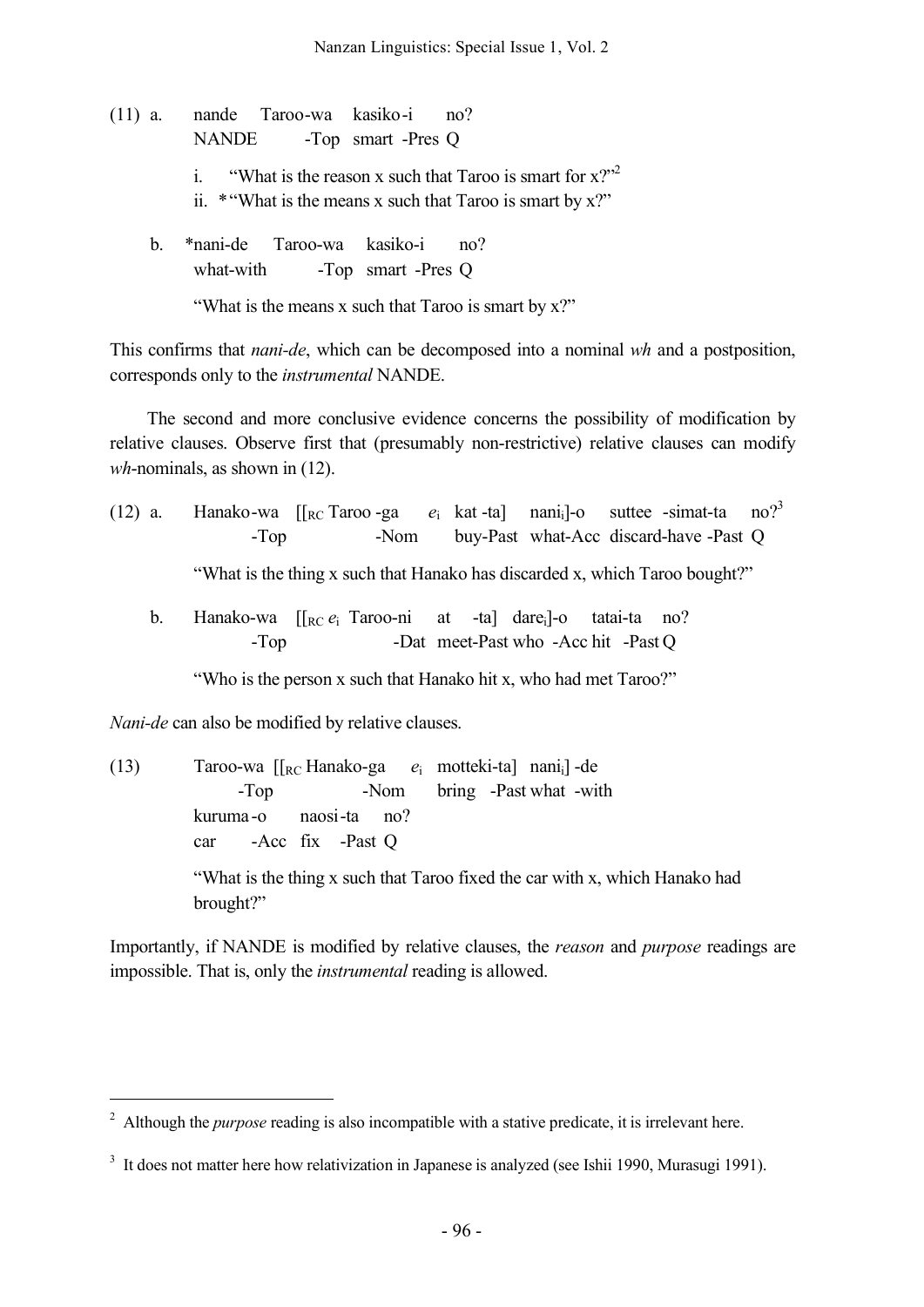- (14) Taroo-wa [[RC Hanako-o *e*<sup>i</sup> yorokob-ase-ta] nani]-de -Top -Acc happy-make-Past what-with kanozyo-no kokoro-o itome -ta no? she-Gen heart-Acc conquer -Past Q
	- a. \* "What is the reason/purpose x such that Taroo won Hanako's heart for x, which made her happy?"
	- b. "What is the means x such that Taroo won Hanako's heart by x, which made her happy?"

Again, the situation becomes clearer if the main predicate is a stative one.

(15) \*Taroo-wa [[RC Hanako-ga *e*<sup>i</sup> sittei -ru] nani]-de kasiko-i no? -Top -Nom know -Pres what-with smart -Pres Q

"What is the reason x such that Taroo is smart for x, which Hanako knows about?"

These facts show that *instrumental* NANDE in fact has a nominal element, while neither *reason* nor *purpose* NANDE does. Therefore, we have confirming evidence for the hypothesis that *wh*-phrases which can appear in island configurations have nominal *wh* elements.

Summing up this section, we have observed that NANDE with the *instrumental* reading does not show island effects, while NANDE with *reason* and *purpose* readings does. We have demonstrated on independent grounds that only the former contains a nominal *wh* element. This provides direct evidence for Tsai's hypothesis that nominals, but not adverbs, are subject to unselective binding.

# **4. Conclusion**

In this paper, we have provided new evidence for Tsai's (1994, 2006) Category-based unselective binding approach by examining the behavior of NANDE. This wh-adverbial exhibits island effects under the *reason* and *purpose* readings but not under the *instrumental* reading, because it is decomposable into the nominal *nan(i)* and the postposition DE only when it has the latter reading. The contrasts in (7)-(9), then, are explained exactly like the one in (16), originally discussed by Huang (1982).

- (16) a. \*Who left home why?
	- b. Who left home for what reason?

It is worth pointing out that the comparison of *weishennme* "*purpose-*why" in Chinese and *purpose-*NANDE in Japanese provides further evidence for Tsai's (1994, 2006) category-based approach. The latter is sensitive to islands but the former is not. As far as we are aware, there is no clear difference in meaning between the two 'purpose' adverbials. That is, if some theory claimed that purpose *weishennme* can appear in islands because it is a purpose expression, it